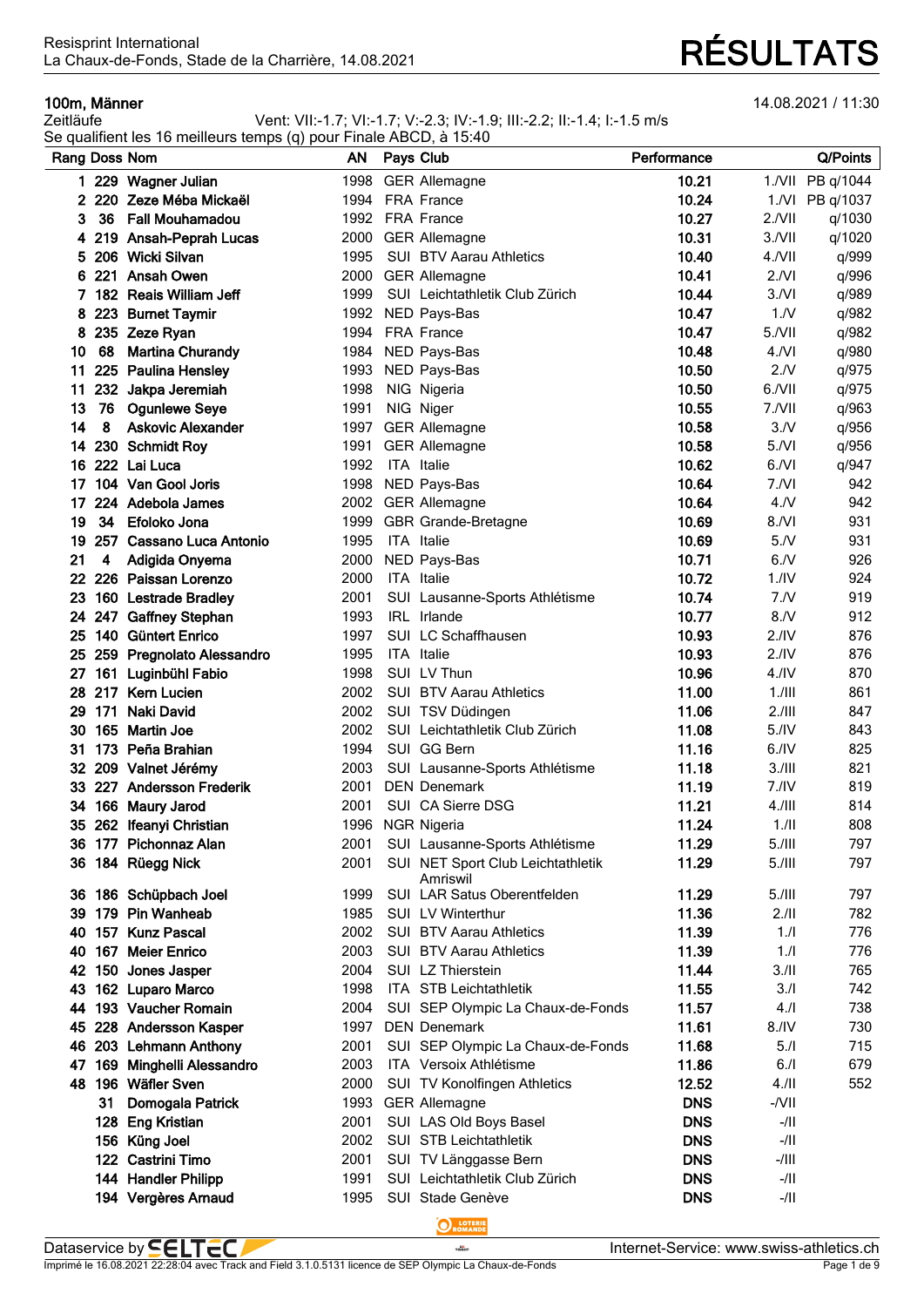### **100m, Männer - Suite** 14.08.2021 / 11:30

Zeitläufe Vent: VII:-1.7; VI:-1.7; V:-2.3; IV:-1.9; III:-2.2; II:-1.4; I:-1.5 m/s

| Se qualifient les 16 meilleurs temps (q) pour Finale ABCD, à 15:40 |  |                        |             |          |  |  |  |  |  |  |
|--------------------------------------------------------------------|--|------------------------|-------------|----------|--|--|--|--|--|--|
| Rang Doss Nom                                                      |  | AN Pays Club           | Performance | Q/Points |  |  |  |  |  |  |
| 192 Van Hoeymissen Loïc [CJ]                                       |  | 1999 SUI CABV Martigny |             |          |  |  |  |  |  |  |

| 100m, Männer             |      |                                |             | 14.08.2021 / 15:50 |
|--------------------------|------|--------------------------------|-------------|--------------------|
| A Finale                 |      | Vent: +2.5m/s                  |             |                    |
| Rang Doss Nom            | AN.  | Pays Club                      | Performance | Points             |
| 36 Fall Mouhamadou       |      | 1992 FRA France                | 9.97        | 1103               |
| 2 219 Ansah-Peprah Lucas |      | 2000 GER Allemagne             | 9.98        | 1101               |
| 3 229 Wagner Julian      |      | 1998 GER Allemagne             | 10.00       | 1096               |
| 4 220 Zeze Méba Mickaël  |      | 1994 FRA France                | 10.03       | 1089               |
| 5 206 Wicki Silvan       | 1995 | <b>SUI BTV Aarau Athletics</b> | 10.08       | 1076               |
| 6 223 Burnet Taymir      |      | 1992 NED Pays-Bas              | 10.11       | 1069               |
| 7 221 Ansah Owen         |      | 2000 GER Allemagne             | 10.12       | 1066               |
| 8 232 Jakpa Jeremiah     | 1998 | NIG Nigeria                    | 10.29       | 1025               |

### **100m, Männer** 14.08.2021 / 15:45

| <b>B</b> Finale                     | Vent: +3.0m/s                |             |        |
|-------------------------------------|------------------------------|-------------|--------|
| Rang Doss Nom                       | Pays Club<br>AN.             | Performance | Points |
| 235 Zeze Ryan                       | <b>FRA France</b><br>1994    | 10.06       | 1081   |
| 2 225 Paulina Hensley               | 1993 NED Pays-Bas            | 10.10       | 1071   |
| 3 68 Martina Churandy               | 1984 NED Pays-Bas            | 10.13       | 1064   |
| 4 76 Ogunlewe Seye                  | NIG Niger<br>1991            | 10.14       | 1062   |
| 5 222 Lai Luca                      | 1992<br><b>ITA</b> Italie    | 10.21       | 1044   |
| <b>Askovic Alexander</b><br>6<br>-8 | 1997 GER Allemagne           | 10.22       | 1042   |
| 6 224 Adebola James                 | 2002 GER Allemagne           | 10.22       | 1042   |
| 8 230 Schmidt Roy                   | <b>GER Allemagne</b><br>1991 | 10.25       | 1035   |

## **200m International, Männer** 14.08.2021 / 16:20

Zeitläufe Vent: I:-; II:+0.8; III:-0.3; IV:+1.3 m/s

|              |     | Rang Doss Nom                | ΑN   | Pays Club |                                | Performance |                  | <b>Points</b> |
|--------------|-----|------------------------------|------|-----------|--------------------------------|-------------|------------------|---------------|
|              | 223 | <b>Burnet Taymir</b>         | 1992 |           | NED Pays-Bas                   | 20.07       | 1/l              | 1085          |
| $\mathbf{2}$ | 36  | <b>Fall Mouhamadou</b>       | 1992 |           | <b>FRA France</b>              | 20.10       | 2.1              | 1082          |
| 3            | 182 | <b>Reais William Jeff</b>    | 1999 |           | SUI Leichtathletik Club Zürich | 20.12       | 3.1              | 1079          |
| 4            | 221 | Ansah Owen                   | 2000 |           | <b>GER Allemagne</b>           | 20.35       | 1/II             | 1054          |
| 5            | 15  | Bonevacia Liemarvin          | 1989 |           | NED Pays-Bas                   | 20.45       | 2.11             | 1044          |
| 6            | 232 | Jakpa Jeremiah               | 1998 |           | NIG Nigeria                    | 20.49       | 4.1              | 1039          |
| 7            | 61  | <b>Lemaitre Christophe</b>   | 1990 |           | <b>FRA France</b>              | 20.73       | 3.11             | 1014          |
| 8            | 224 | Adebola James                | 2002 |           | <b>GER Allemagne</b>           | 20.84       | $1.1$ III        | 1002          |
| 9            | 13  | Boers Isayah                 | 1999 |           | NED Pays-Bas                   | 20.85       | 2.111            | 1001          |
| 10           | 110 | <b>Wardenburg Nout</b>       | 1997 |           | NED Pays-Bas                   | 20.90       | 3.111            | PB/996        |
| 11           |     | 222 Lai Luca                 | 1992 |           | ITA Italie                     | 20.98       | $4.1$ III        | 987           |
| 12.          | 160 | <b>Lestrade Bradley</b>      | 2001 |           | SUI Lausanne-Sports Athlétisme | 21.10       | $1.$ /IV         | PB/975        |
| 13           | 30  | Dobber Jochem                | 1997 |           | NED Pays-Bas                   | 21.13       | $5.1$ III        | 972           |
| 14           | 142 | <b>Gyger Nathan</b>          | 1992 |           | SUI FSG Alle                   | 21.37       | 2.1 <sup>N</sup> | PB/947        |
| 15           | 239 | Spillmann Yann               | 2002 |           | FRA France                     | 21.57       | 3.1V             | PB/926        |
| 16           | 166 | <b>Maury Jarod</b>           | 2001 |           | SUI CA Sierre DSG              | 21.60       | 4.1 <sub>N</sub> | 923           |
| 17           | 259 | <b>Pregnolato Alessandro</b> | 1995 |           | ITA Italie                     | 21.71       | 5.1V             | $=$ SB/912    |
| 18           | 262 | Ifeanyi Christian            | 1996 |           | NGR Nigeria                    | 22.80       | 6.1V             | 804           |
|              | 4   | Adigida Onyema               | 2000 |           | NED Pays-Bas                   | <b>DNF</b>  | $-1$             |               |
|              | 34  | Efoloko Jona                 | 1999 |           | <b>GBR Grande-Bretagne</b>     | <b>DNS</b>  | -/II             |               |
|              | 235 | <b>Zeze Rvan</b>             | 1994 |           | <b>FRA France</b>              | <b>DNS</b>  | $-111$           |               |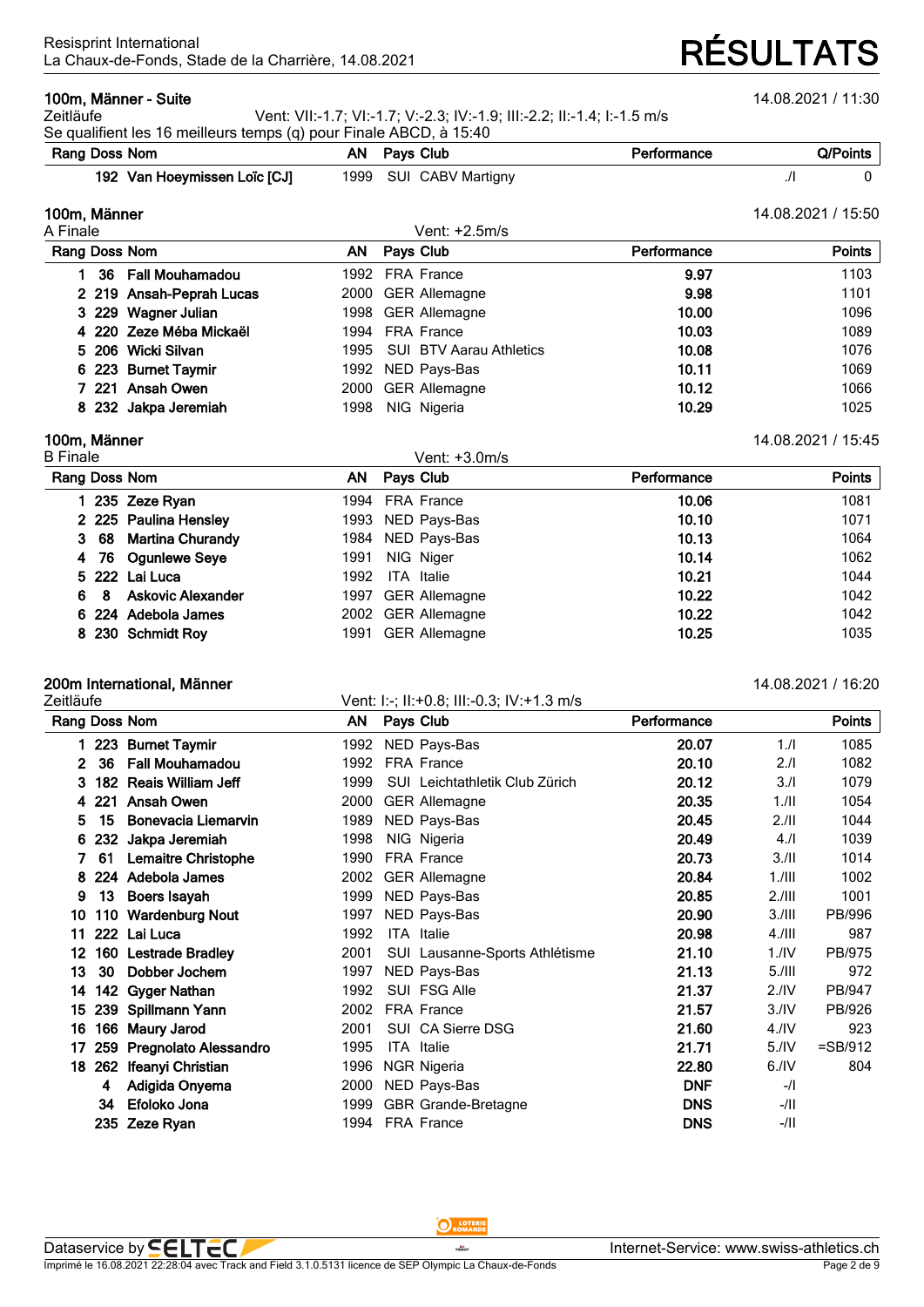# **200m National, Männer** 14.08.2021 / 17:05

|     |       | Séries chronométrées      |      |           | Vent: II:+1.5; III:+2.6; I:+1.5 m/s |             |           |               |
|-----|-------|---------------------------|------|-----------|-------------------------------------|-------------|-----------|---------------|
|     |       | Rang Doss Nom             | AN . | Pays Club |                                     | Performance |           | Points        |
|     | 1 241 | <b>Watrin Julien</b>      | 1992 |           | <b>BEL Belgique</b>                 | 20.76       | 1. / III  | 1010          |
| 2   | 2     | Aceti Vladimir            | 1998 | ITA.      | Italie                              | 20.87       | 2.111     | 999           |
|     | 3 246 | Nielsen Gustav Lundholm   | 1998 |           | <b>DEN Denmark</b>                  | 20.88       | 3.111     | 998           |
| 4   | 171   | Naki David                | 2002 |           | SUI TSV Düdingen                    | 21.45       | $4.1$ III | 938           |
| 5.  | 228   | <b>Andersson Kasper</b>   | 1997 |           | <b>DEN Denemark</b>                 | 21.52       | $5.1$ III | 931           |
| 6   | 227   | <b>Andersson Frederik</b> | 2001 |           | <b>DEN Denemark</b>                 | 21.92       | 6.111     | 891           |
|     | 168   | Mfomkpa Alain-Hervé       | 1996 |           | SUI Lausanne-Sports Athlétisme      | 22.04       | 1.11      | 879           |
| 8   | 157   | <b>Kunz Pascal</b>        | 2002 |           | <b>SUI BTV Aarau Athletics</b>      | 22.25       | 2.11      | PB/858        |
| 9   |       | 186 Schüpbach Joel        | 1999 |           | <b>SUI</b> LAR Satus Oberentfelden  | 22.38       | 3.11      | SB/845        |
| 10  | 122   | Castrini Timo             | 2001 |           | SUI TV Länggasse Bern               | 22.53       | $4.$ /ll  | 830           |
| 11  | 150   | Jones Jasper              | 2004 |           | SUI LZ Thierstein                   | 23.12       | 1.1       | 774           |
| 12. | 193   | <b>Vaucher Romain</b>     | 2004 |           | SUI SEP Olympic La Chaux-de-Fonds   | 23.44       | 2.1       | <b>PB/744</b> |
| 13. |       | 203 Lehmann Anthony       | 2001 |           | SUI SEP Olympic La Chaux-de-Fonds   | 25.48       | 3.1       | 566           |
|     | 161   | Luginbühl Fabio           | 1998 |           | SUI LV Thun                         | <b>DNS</b>  | $-1$      |               |
|     | 155   | Küchler Fabio             | 2004 |           | SUI TSV Rothenburg athletics        | <b>DNS</b>  | $-1$      |               |
|     | 177.  | Pichonnaz Alan            | 2001 |           | SUI Lausanne-Sports Athlétisme      |             | JII       | 0             |
|     |       | 196 Wäfler Sven           | 2000 |           | SUI TV Konolfingen Athletics        |             | JII       | 0             |

## **400m International (<47''), Männer** 14.08.2021 / 14:00

Zeitläufe

| Rang Doss Nom<br>ΑN<br>Pays Club<br>Performance                                    | <b>Points</b> |
|------------------------------------------------------------------------------------|---------------|
| Dobber Jochem<br>NED Pays-Bas<br>45.15<br>1.1<br>30<br>1997                        | 1052          |
| <b>BEL Belgique</b><br>45.56<br>2 2 4 1<br><b>Watrin Julien</b><br>1992<br>1.11    | PB/1031       |
| 45.58<br>3<br>Aceti Vladimir<br>1998<br><b>ITA</b> Italie<br>2.1<br>$\overline{2}$ | PB/1030       |
| 4 110 Wardenburg Nout<br>45.76<br>NED Pays-Bas<br>3.1<br>1997                      | 1020          |
| 5 125 Devantay Charles<br>SUI SA Bulle<br>4.1<br>1998<br>45.81                     | PB/1018       |
| 6 246 Nielsen Gustav Lundholm<br>45.93<br>2.11<br>1998<br><b>DEN Denmark</b>       | PB/1012       |
| 3.11<br>13<br>1999 NED Pays-Bas<br>46.15<br>Boers Isayah                           | 1001          |
| 189 Svensson Felix<br>SUI Versoix Athlétisme<br>4.11<br>46.23<br>8<br>1997         | PB/997        |
| 9<br>1990<br>NED Pays-Bas<br>46.46<br>5.1<br><b>Agard Terrence</b><br>5.           | 985           |
| 240 Lopez Brayan<br>46.68<br>5.11<br>1997<br>ITA<br>10<br>Italie                   | 974           |
| 268 Colomb Aurélien<br>54.16<br>6.11<br>1990<br>Stade Genève<br>11.<br>SUI.        | 633           |

### **400m National, Männer** 14.08.2021 / 10:35 Séries chronométrées

| Rang Doss Nom         | AN. | Pavs Club                           | Performance | Points |
|-----------------------|-----|-------------------------------------|-------------|--------|
| 132 Flück Luca        |     | 1996 SUI TV Länggasse Bern          | 47.96       | SB/911 |
| 2 175 Perroud Tristan |     | 2005 SUI CEP Cortaillod             | 53.73       | PB/651 |
| 209 Valnet Jérémy     |     | 2003 SUI Lausanne-Sports Athlétisme | <b>DNS</b>  |        |

## **110m haies, Männer (1.067m)** 14.08.2021 / 15:00

Zeitläufe

| Vent: II:+1.7: I:+2.4 m/s |  |  |  |
|---------------------------|--|--|--|

| Rang Doss Nom                             | AN.  | Pays Club                                     | Performance |      | <b>Points</b> |
|-------------------------------------------|------|-----------------------------------------------|-------------|------|---------------|
| 216 Joseph Jason                          | 1998 | SUI LC Therwil                                | 13.12       | 1.11 | PB/1091       |
| 58 Kwaou-Mathey Just<br>$\mathbf{2}^-$    | 1999 | <b>FRA France</b>                             | 13.35       | 2.11 | PB/1060       |
| 108 Vukicevic Vladimir<br>3               |      | 1991 NOR Norvège                              | 13.42       | 3.11 | PB/1051       |
| <b>Martinot Lagarde Pascal</b><br>69<br>4 | 1991 | <b>FRA France</b>                             | 13.49       | 4.11 | 1041          |
| <b>Smet Koen</b><br>95<br>5.              |      | 1992 NED Pays-Bas                             | 13.56       | 5.11 | 1032          |
| 6 231 Mohamed Raphaël                     |      | 1998 FRA France                               | 13.62       | 1.1  | 1024          |
| 7 173 Peña Brahian                        | 1994 | SUI GG Bern                                   | 13.94       | 2.1  | 982           |
| 184 Rüegg Nick<br>8.                      | 2001 | SUI NET Sport Club Leichtathletik<br>Amriswil | 14.03       | 3.1  | 971           |
| Van der Schaaf Liam<br>102                | 1998 | NED Pays-Bas                                  | <b>DNF</b>  | $-1$ |               |
|                                           |      |                                               |             |      |               |

## O LOTERIE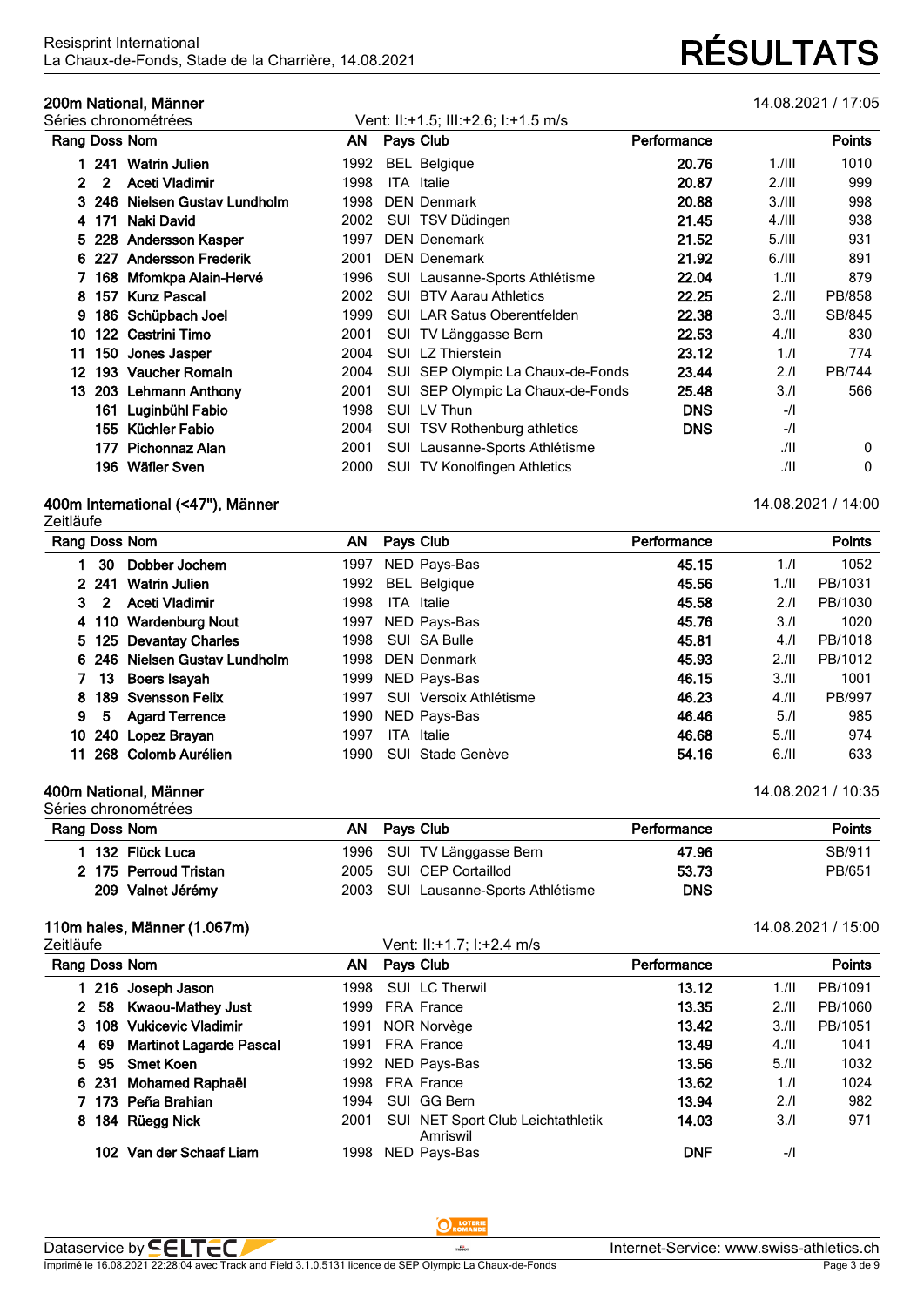## **400m haies, Männer (0.914m)** 14.08.2021 / 13:20

| Rang Doss Nom<br>AN                     |      | Pays Club                      | Performance |       | <b>Points</b> |
|-----------------------------------------|------|--------------------------------|-------------|-------|---------------|
| <b>Vaillant Ludy</b><br>101             |      | 1995 FRA France                | 48.80       | 1/l   | SB/0          |
| <b>McAlister Chris</b><br>- 70<br>2.    |      | 1995 GBR Grande-Bretagne       | 49.25       | 2.1   | $\mathbf{0}$  |
| <b>Chalmers Alastair</b><br>$3\quad 23$ |      | 2000 GBR Grande-Bretagne       | 49.55       | 3.1   | PB/0          |
| 4 214 Brand Dany                        | 1996 | SUI Leichtathletik Club Zürich | 49.86       | 1./II | SB/0          |
| Abuaku Joshua<br>5.                     |      | 1996 GER Allemagne             | 49.88       | 4.1   | $\mathbf{0}$  |
| 6 119 Bonvin Julien                     | 1999 | SUI CA Sierre DSG              | 50.53       | 5.1   | $\Omega$      |
| 7 190 Tajana Mattia                     | 1996 | SUI GAB Bellinzona             | 50.81       | 2.11  | PB/0          |
| 149 Inglin Sales<br>8                   | 1999 | SUI Leichtathletik Club Zürich | 51.27       | 3.11  | $\Omega$      |
| 9 248 Marticke Michele                  | 1996 | <b>GER Allemagne</b>           | 52.55       | 4.11  | $\mathbf{0}$  |

# **Longueur International, Männer**

14.08.2021 / 15:00 **Rang** Doss Nom **AN AN** Pays Club **Performance** Vent **- E1 - - E2 - - E3 - - E4 - - E5 - - E6 - 1 135 Gföhler Benjamin** 1994 SUI Leichtathletik Club Zürich **7.94 +2.2** 1045 7.50 - - 7.75 7.94 7.93 +2.1 +0.9 +2.2 +0.9 **2 81 Pedersen Sebastien Ree** 1997 DNK DNK **7.79 +0.6** 1007 7.63 7.69 7.77 7.57 - 7.79 +2.2 +2.0 +2.0 +1.4 +0.6 **3 46 Howard Shane** 1994 IRL Irlande **7.71 +1.1** PB/987 - 7.70 7.71 - 7.54 7.40 +2.1 +1.1 +1.4 +1.0 **4 44 Heinle Fabian** 1994 GER Allemagne **7.68 +1.5** 980 7.43 7.52 7.52 7.13 7.68 7.55 +1.4 +2.0 +2.7 +1.5 +1.5 +2.2 **5 161 Luginbühl Fabio** 1998 SUI LV Thun **7.33 +2.0** 893 7.33 7.07 - - 7.24 - +2.0 +0.1 +0.9 **6 148 Huber Raphael** 1996 SUI STV Willisau **7.29 +1.5** PB/883 7.29 - 7.04 - 7.28 - +1.5 +1.4 +1.4 **140 Güntert Enrico** 1997 SUI LC Schaffhausen **sEv** 0 - - - - - - **Ordre de départ 1 2 3 4 5 6 7** Finale 148 161 46 140 44 81 135

# **Marteau, Männer (7.26kg)**

| Pré+Finale      |                       |     |         |     |           |           |                    |                                |             | 14.08.2021 / 10:30 |
|-----------------|-----------------------|-----|---------|-----|-----------|-----------|--------------------|--------------------------------|-------------|--------------------|
| Rang Doss Nom   |                       |     |         |     | AN        | Pays Club |                    |                                | Performance |                    |
| - E1 -          | - E2 -                |     | $-E3 -$ |     | - E4 -    |           | $-EB-$             | - E6 -                         |             |                    |
| 59.01           | 208 Baroke Lukas      |     |         |     | 2001<br>x |           | x                  | <b>SUI BTV Aarau Athletics</b> | 59.01       |                    |
| 53.09           | 2 170 Moulinier Yann  |     |         |     | 1993      |           | SUI CEP Cortaillod |                                | 53.09       | <b>SB</b>          |
|                 | 3 141 Gurba Alexandre |     |         |     | 1984      |           | SUI CEP Cortaillod |                                | 47.05       |                    |
| 47.05           |                       |     | x       |     |           |           | х                  |                                |             |                    |
| Ordre de départ |                       |     |         | 3   |           |           |                    |                                |             |                    |
| Finale          |                       | 141 | 170     | 208 |           |           |                    |                                |             |                    |

| Zeitläufe | Vent: VI:-1.6; V:-; IV:-1.7; III:-2.8; II:-1.1; I:-1.1 m/s        |
|-----------|-------------------------------------------------------------------|
|           | Se qualifient les 16 meilleurs temps (q) pour Einale ARCD à 15:30 |

**100m, Frauen** 14.08.2021 / 11:00

| Se qualifient les 16 meilleurs temps (q) pour Finale ABCD, à 15:30 |                                     |                                          |
|--------------------------------------------------------------------|-------------------------------------|------------------------------------------|
| Rang Doss Nom                                                      | Pays Club<br>AN.                    | Q/Points<br>Performance                  |
| 204 Del Ponte Ajla                                                 | SUI US Ascona atletica<br>1996      | 11.26<br>g/1099<br>1/NI                  |
| 2 152 Kora Salomé                                                  | SUI LC Brühl Leichtathletik<br>1994 | q/1064<br>11.43<br>2/NI                  |
| 3 105 Van Hunenstijn Marije                                        | 1995 NED Pays-Bas                   | g/1056<br>11.47<br>3/Nl                  |
| 4 78 Ombissa-Dzangue Orlann                                        | 1991 FRA France                     | g/1052<br>11.49<br>4/Nl                  |
|                                                                    | <b>O</b> ROMANDE                    |                                          |
| Dataservice by <b>SELTEC</b>                                       | TISSOT                              | Internet-Service: www.swiss-athletics.ch |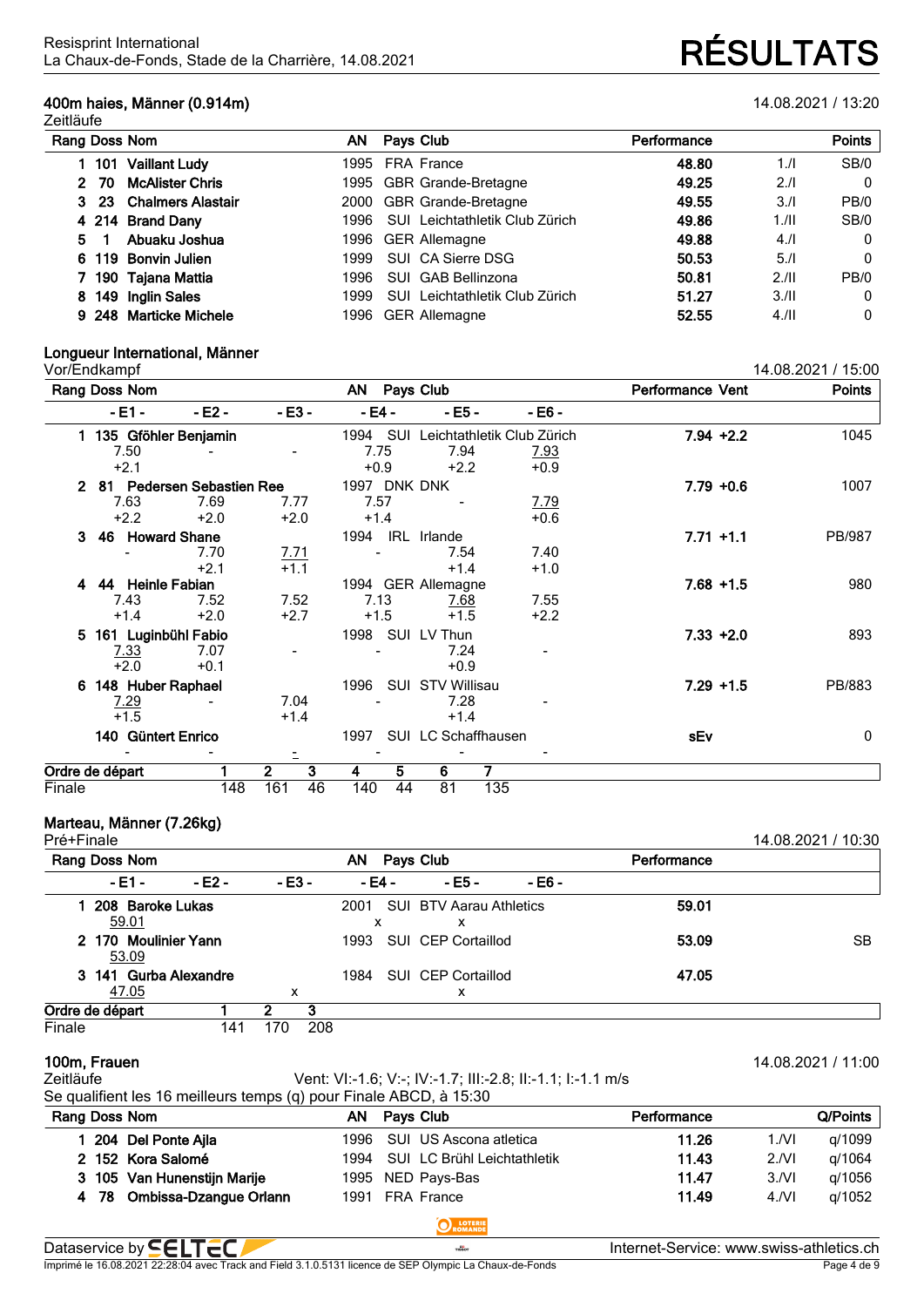## **100m, Frauen - Suite** 14.08.2021 / 11:00

### Zeitläufe Vent: VI:-1.6; V:-; IV:-1.7; III:-2.8; II:-1.1; I:-1.1 m/s Se qualifient les 16 meilleurs temps (q) pour Finale ABCD, à 15:30

|               |    | $\alpha$ quannoint ico To momearo tempo (q) pour T maio $\alpha$ DOD, a Toloo |           |           |                                   |             |                  |          |
|---------------|----|-------------------------------------------------------------------------------|-----------|-----------|-----------------------------------|-------------|------------------|----------|
| Rang Doss Nom |    |                                                                               | <b>AN</b> | Pays Club |                                   | Performance |                  | Q/Points |
|               |    | 4 266 Bazolo Lorene Docrcas                                                   | 1983      |           | POR Portugal                      | 11.49       | $4.$ N           | q/1052   |
| 6             |    | 50 Kaden Lilly                                                                |           |           | 2001 GER Allemagne                | 11.55       | 6/Nl             | q/1040   |
|               |    | 7 126 Dietsche Riccarda                                                       | 1996      |           | SUI Athleticteam KTV Altstätten   | 11.69       | 1/N              | q/1012   |
| 8             | 93 | Sedney Zoë                                                                    | 2001      |           | NED Pays-Bas                      | 11.75       | 2.N              | q/1001   |
| 8             |    | 183 Reinle Cynthia                                                            | 2000      |           | <b>SUI TV Unterseen</b>           | 11.75       | 2.N              | q/1001   |
| 8             |    | 261 Vanderweken Patrizia                                                      | 1999      |           | LUX Luxembourg                    | 11.75       | 1.1V             | q/1001   |
| 11            |    | 249 Hobbs Zoé                                                                 | 1997      |           | NZL New Zealand                   | 11.76       | 4. N             | q/999    |
|               |    | 11 255 Van Vliet Leonie                                                       | 1993      |           | NED Pays-Bas                      | 11.76       | 4. N             | q/999    |
| 11            |    | 265 Siragusa Irene                                                            | 1993      | ITA Italy |                                   | 11.76       | 7.NI             | q/999    |
| 14            |    | 180 Pointet Léonie                                                            | 2001      |           | SUI CA Riviera                    | 11.81       | 2.1V             | q/989    |
|               |    | 15 111 Wessolly Bianca Jessica                                                | 1998      |           | <b>GER Allemagne</b>              | 11.85       | 6/N              | q/981    |
| 16.           |    | 137 Gloor Michelle                                                            | 2000      |           | SUI Leichtathletik Club Zürich    | 11.89       | 3.1V             | q/973    |
|               |    | 17 153 Kouni Natacha                                                          | 2001      |           | SUI Leichtathletik Club Zürich    | 11.90       | 4.1 <sup>N</sup> | 972      |
| 18            |    | 133 Frey Géraldine                                                            | 1997      |           | SUI LK Zug                        | 11.93       | 5.1V             | 966      |
| 19            | 9  | <b>Atatou Wided</b>                                                           | 1999      |           | <b>FRA France</b>                 | 12.06       | 7.N              | 941      |
| 20            |    | 120 Bürgi Céline                                                              | 1999      |           | SUI LV Thun                       | 12.09       | 1.111            | 935      |
| 21            |    | 146 Hoenke Fabienne                                                           | 2004      |           | SUI LV Fricktal                   | 12.27       | 1.11             | 901      |
| 22            |    | 197 Weiss Lena                                                                | 1994      |           | SUI NET Sport Club Leichtathletik | 12.36       | 2.111            | 884      |
|               |    | 23 117 Becerra Soraya                                                         | 2004      |           | Amriswil<br>SUI CABV Martigny     | 12.46       | 3.111            | 866      |
| 24            |    | 121 Caligiuri Iris                                                            | 2003      |           | SUI SA Bulle                      | 12.47       | 2.11             | 864      |
| 25            |    | 12 Barrett Alicia                                                             | 1998      |           | <b>GBR Grande-Bretagne</b>        | 12.48       | 4.111            | 862      |
| 26            |    | 158 Laaksonlaita Saana                                                        | 1993      |           | SUI LAC TV Unterstrass Zürich     | 12.59       | 1.1              | 842      |
|               |    | 27 124 Deegbe Sedina                                                          | 2002      |           | SUI Stade Lausanne Athlétisme     | 12.72       | 2.1              | 819      |
| 28            |    | 134 Garlinski Michèle                                                         | 1993      |           | SUI FSG Bernex-Confignon          | 12.73       | 3.11             | 817      |
| 29            |    | 136 Ghisletta Elisa                                                           | 2005      |           | SUI SEP Olympic La Chaux-de-Fonds | 12.95       | 3.1              | 778      |
| 30            |    | 199 Willemin Zoé                                                              | 2002      |           | SUI CEP Cortaillod                | 13.03       | 4.               | SB/764   |
|               |    | 31 245 Gonzalez Sofia                                                         | 2001      |           | SUI CA Riviera                    | 17.00       | 5.1              | PB/219   |
|               |    | 123 Dagry Samantha                                                            | 1994      |           | SUI Lausanne-Sports Athlétisme    | <b>DNS</b>  | $-$ /IV          |          |
|               |    | 115 Ambrosini Coralie                                                         | 1997      |           | SUI SA Bulle                      | <b>DNS</b>  | $-/$             |          |
|               |    | 200 Zbären Noemi                                                              | 1994      |           | SUI SK Langnau                    | <b>DNS</b>  | $-IIV$           |          |
|               |    | 178 Piffaretti Emma                                                           | 2002      |           | SUI US Ascona atletica            | <b>DNS</b>  | $-/II$           |          |
|               |    | 185 Rusca Alizée                                                              | 1999      |           | SUI SA Bulle                      | <b>DNS</b>  | -/II             |          |
|               |    | 195 von Jackowski Selina                                                      | 1997      |           | SUI LAS Old Boys Basel            | <b>DNS</b>  | -/II             |          |
|               |    | 164 Mantingh Lynn                                                             | 2000      |           | SUI Leichtathletik Club Zürich    | <b>DNS</b>  | -/III            |          |
|               |    | 138 Goll Judith                                                               | 1999      |           | SUI BTV Chur Leichtathletik       | <b>DNS</b>  | -/III            |          |
|               |    | 163 Lussi Joyce                                                               | 2002      |           | SUI Stade Genève                  | <b>DNS</b>  | -/II             |          |
|               |    | 244 Kratter Elena                                                             | 1996      |           | SUI GG Bern                       | <b>DNS</b>  | $-$ /            |          |
|               |    |                                                                               |           |           |                                   |             |                  |          |

| 100m, Frauen                   |      |                                    |             | 14.08.2021 / 15:35 |
|--------------------------------|------|------------------------------------|-------------|--------------------|
| A Finale                       |      | Vent: +1.8m/s                      |             |                    |
| Rang Doss Nom                  | ΑN   | Pays Club                          | Performance | <b>Points</b>      |
| 204 Del Ponte Ajla             | 1996 | SUI US Ascona atletica             | 10.90       | PB/1173            |
| 2 266 Bazolo Lorene Docrcas    |      | 1983 POR Portugal                  | 11.10       | 1132               |
| 78 Ombissa-Dzangue Orlann<br>3 | 1991 | <b>FRA France</b>                  | 11.17       | SB/1117            |
| 3 152 Kora Salomé              | 1994 | <b>SUI LC Brühl Leichtathletik</b> | 11.17       | 1117               |
| 5 105 Van Hunenstijn Marije    |      | 1995 NED Pays-Bas                  | 11.22       | SB/1107            |
| Kaden Lilly<br>50<br>6         | 2001 | <b>GER Allemagne</b>               | 11.29       | 1093               |
| 93<br>Sedney Zoë               | 2001 | NED Pays-Bas                       | 11.42       | 1066               |
| 126 Dietsche Riccarda          | 1996 | SUI Athleticteam KTV Altstätten    | 11.42       | 1066               |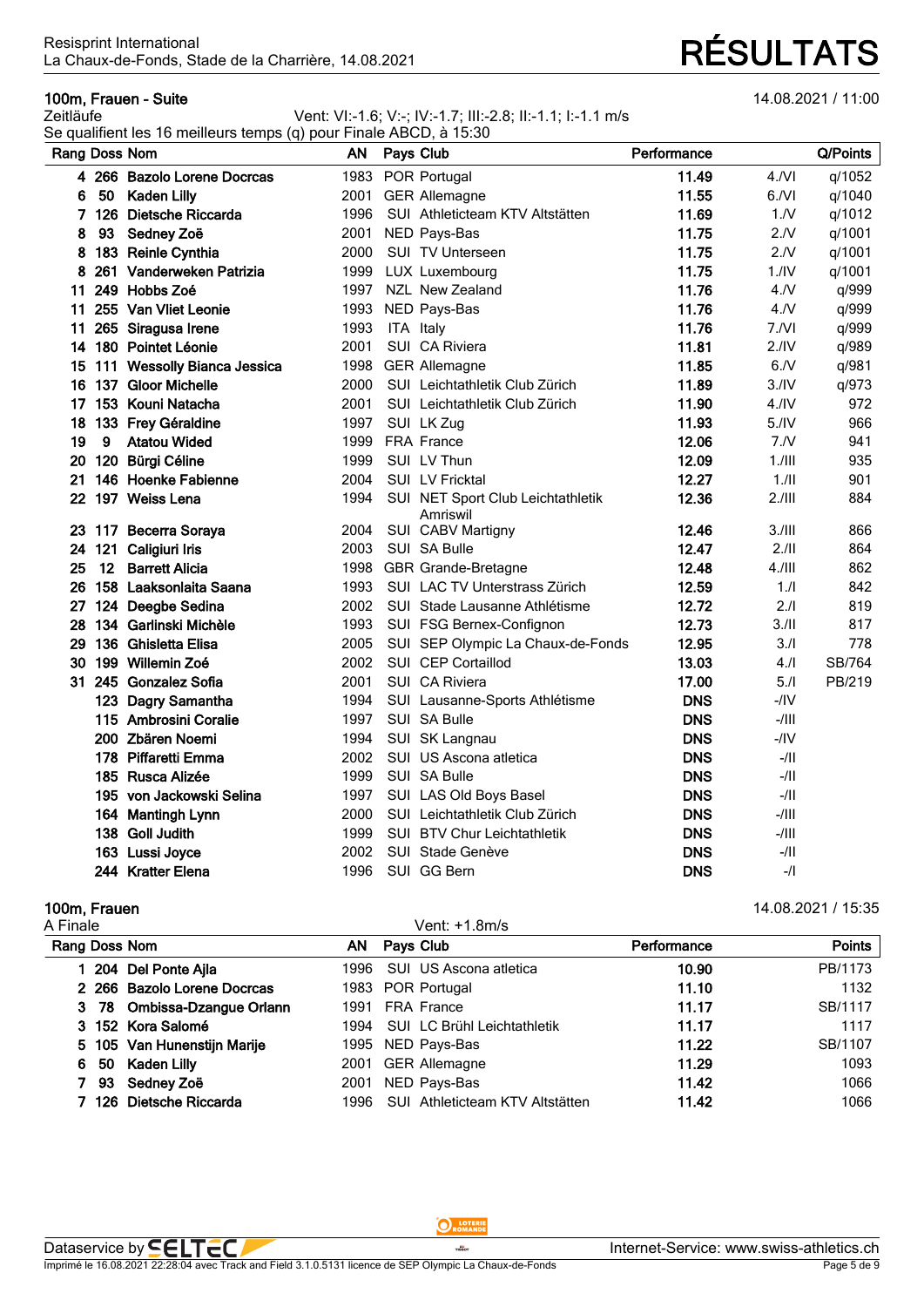# La Chaux-de-Fonds, Stade de la Charrière, 14.08.2021 **RÉSULTATS**

**100m, Frauen** 14.08.2021 / 15:30

| <b>B</b> Finale               |      | Vent: +2.2m/s                  |             |               |  |  |
|-------------------------------|------|--------------------------------|-------------|---------------|--|--|
| Rang Doss Nom                 | ΑN   | Pays Club                      | Performance | <b>Points</b> |  |  |
| 261 Vanderweken Patrizia      |      | 1999 LUX Luxembourg            | 11.34       | 1082          |  |  |
| 2 265 Siragusa Irene          | 1993 | ITA Italy                      | 11.39       | 1072          |  |  |
| 3 137 Gloor Michelle          | 2000 | SUI Leichtathletik Club Zürich | 11.50       | 1050          |  |  |
| 4 111 Wessolly Bianca Jessica |      | 1998 GER Allemagne             | 11.52       | 1046          |  |  |
| 5 183 Reinle Cynthia          | 2000 | <b>SUI TV Unterseen</b>        | 11.57       | 1036          |  |  |
| 6 153 Kouni Natacha           | 2001 | SUI Leichtathletik Club Zürich | 11.61       | 1028          |  |  |
| 133 Frey Géraldine            | 1997 | SUI LK Zug                     | 11.67       | 1016          |  |  |
| <b>Atatou Wided</b><br>9      | 1999 | <b>FRA France</b>              | <b>DNS</b>  |               |  |  |

# **200m International, Frauen** 14.08.2021 / 16:05

| Zeitläufe     |        |                             |      | Vent: 1:+1.9; II:+1.6; III:+0.7 m/s |             |           |             |
|---------------|--------|-----------------------------|------|-------------------------------------|-------------|-----------|-------------|
| Rang Doss Nom |        |                             | ΑN   | Pays Club                           | Performance |           | Points      |
|               |        | 204 Del Ponte Ajla          | 1996 | SUI US Ascona atletica              | 22.38       | 1.1       | PB/1142     |
| 2.            | 266    | Bazolo Lorene Docrcas       | 1983 | POR Portugal                        | 22.64       | 2.1       | 1115        |
| 3             | 51     | Kielbasinska Anna           | 1990 | POL Pologne                         | 22.76       | 3.1       | 1103        |
| 4             |        | 105 Van Hunenstijn Marije   | 1995 | NED Pays-Bas                        | 22.89       | 1.11      | 1090        |
| 5.            | 54     | <b>Kloster Line</b>         | 1990 | NOR Norvège                         | 23.11       | $1.$ /III | PB/1068     |
| 6             |        | 111 Wessolly Bianca Jessica | 1998 | <b>GER Allemagne</b>                | 23.19       | 4.        | 1060        |
|               |        | 265 Siragusa Irene          | 1993 | ITA Italy                           | 23.21       | 2.11      | 1058        |
| 8             | 28     | DePuydt Manon               | 1997 | <b>BEL Belgique</b>                 | 23.38       | 2.111     | SB/1041     |
| 8             | 143    | <b>Halbheer Cornelia</b>    | 1992 | <b>SUI LV Winterthur</b>            | 23.38       | 3.11      | $=$ SB/1041 |
| 10            | 180    | <b>Pointet Léonie</b>       | 2001 | SUI CA Riviera                      | 23.81       | 4.11      | 999         |
| 11            | 9      | <b>Atatou Wided</b>         | 1999 | <b>FRA France</b>                   | 23.85       | 5.1       | 995         |
| 12            | 261    | Vanderweken Patrizia        | 1999 | LUX Luxembourg                      | 23.94       | 3./III    | PB/986      |
| 13.           | 27     | De Witte Laura              | 1995 | NED Pays-Bas                        | 24.04       | $4.1$ III | 977         |
|               | 14 271 | <b>Janiak Michelle</b>      | 1998 | <b>GER Allemagne</b>                | 24.22       | $5.1$ III | 960         |
|               |        | 255 Van Vliet Leonie        | 1993 | NED Pays-Bas                        | <b>DNF</b>  | $-/$ ll   |             |

# **200m National, Frauen**<br> **200m National, Frauen**<br>
Vent: 1:+1.4; 11:+0.6; 111:+1.4; 1V:+1.5 m/s<br> **14.08.2021 / 16:35**

| Rang Doss Nom |       |                          | ΑN    | <b>Pays Club</b> |                                    | Performance |           | <b>Points</b> |
|---------------|-------|--------------------------|-------|------------------|------------------------------------|-------------|-----------|---------------|
|               | 85    | <b>Saalberg Eveline</b>  | 1998  |                  | NED Pays-Bas                       | 23.39       | 1.11      | 1040          |
| $2^{\circ}$   | 17    | <b>Bouma Andrea</b>      | 1999. |                  | NED Pays-Bas                       | 23.71       | 1.711     | 1009          |
|               | 3 118 | Bokesa Abia Aauri Lorena | 1988  |                  | <b>ESP LC Brühl Leichtathletik</b> | 23.72       | 2.11      | PB/1008       |
|               | 4 137 | <b>Gloor Michelle</b>    | 2000  | SUI              | Leichtathletik Club Zürich         | 23.96       | 3.11      | PB/985        |
|               |       | 4 178 Piffaretti Emma    | 2002  |                  | SUI US Ascona atletica             | 23.96       | 1.1       | PB/985        |
| 6             | 120   | Bürgi Céline             | 1999  |                  | SUI LV Thun                        | 24.08       | 2.111     | 973           |
| 7             | 151   | <b>King Sarah</b>        | 1996  |                  | SUI LV Langenthal                  | 24.11       | 2.1       | 970           |
| 8.            |       | 183 Reinle Cynthia       | 2000  | SUI.             | <b>TV Unterseen</b>                | 24.14       | 3.111     | 967           |
| 9             |       | 123 Dagry Samantha       | 1994  |                  | SUI Lausanne-Sports Athlétisme     | 24.20       | $4.1$ III | 962           |
| 10            |       | 133 Frey Géraldine       | 1997  |                  | SUI LK Zug                         | 24.23       | $5.1$ III | 959           |
| 11            |       | 146 Hoenke Fabienne      | 2004  |                  | <b>SUI LV Fricktal</b>             | 24.68       | 4.11      | PB/916        |
| 12            |       | 242 Agnou Caroline       | 1996  |                  | <b>SUI SATUS Biel-Stadt</b>        | 25.27       | 5.11      | 862           |
| 13            |       | 130 Flattich Kim         | 1998  | <b>SUI</b>       | Leichtathletik Club Zürich         | 25.35       | 3.1       | PB/855        |
| 14            | 158   | Laaksonlaita Saana       | 1993  | SUI              | LAC TV Unterstrass Zürich          | 25.59       | 4.1       | PB/833        |
| 15            |       | 136 Ghisletta Elisa      | 2005  |                  | SUI SEP Olympic La Chaux-de-Fonds  | 26.63       | 5.1       | SB/743        |

Vent: I:+1.4; II:+0.6; III:+1.4; IV:+1.5 m/s

## **400m International (<55''), Frauen** 14.08.2021 / 13:45

| Zeitläufe                      |     |                                  |             |                  |               |  |  |  |  |  |
|--------------------------------|-----|----------------------------------|-------------|------------------|---------------|--|--|--|--|--|
| Rang Doss Nom                  | AN. | Pays Club                        | Performance |                  | <b>Points</b> |  |  |  |  |  |
| Kielbasinska Anna<br>- 51      |     | 1990 POL Pologne                 | 50.38       | 1./IV            | 1130          |  |  |  |  |  |
| 2 205 Sprunger Lea             |     | 1990 SUI COVA Nyon               | 50.70       | 2.1 <sup>N</sup> | 1114          |  |  |  |  |  |
| 3 118 Bokesa Abia Aauri Lorena |     | 1988 ESP LC Brühl Leichtathletik | 51.48       | 3.1 <sup>N</sup> | PB/1076       |  |  |  |  |  |
| 4 59<br>Lacoste Sokhna         |     | 2000 FRA France                  | 51.72       | 4.1 <sup>N</sup> | PB/1065       |  |  |  |  |  |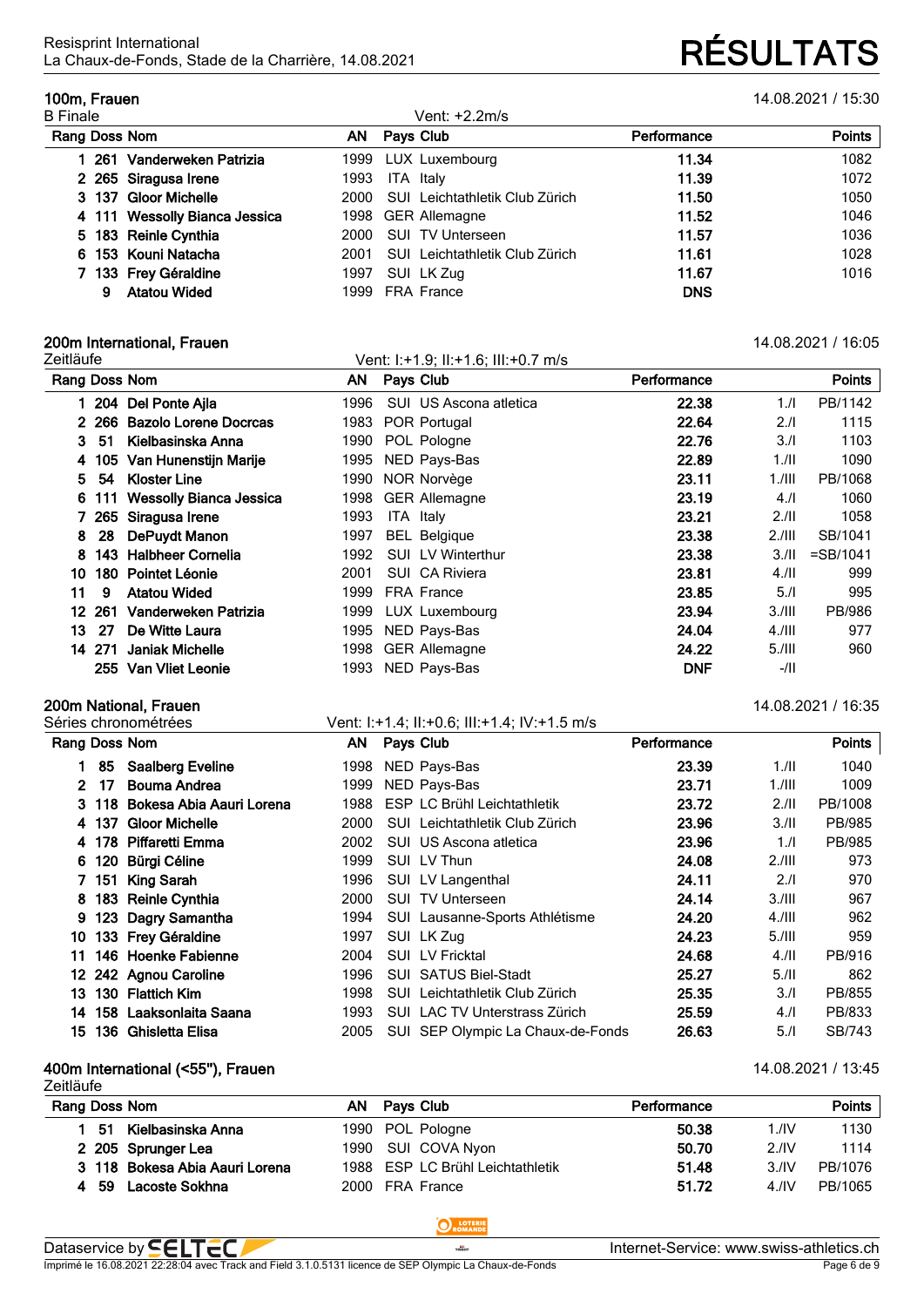## **400m International (<55''), Frauen - Suite** 14.08.2021 / 13:45

Zeitläufe

| Rang Doss Nom |         | ΑN                       | Pays Club | Performance                              |            | <b>Points</b> |         |
|---------------|---------|--------------------------|-----------|------------------------------------------|------------|---------------|---------|
| 5.            | 10      | Azevedo Cátia            | 1994      | POR Portugal                             | 51.88      | 5.1V          | 1057    |
|               |         | 6 215 Pellaud Rachel     | 1995      | <b>SUI FSG Bassecourt</b>                | 52.19      | $1.$ /III     | PB/1042 |
|               | 85      | <b>Saalberg Eveline</b>  | 1998      | NED Pays-Bas                             | 52.32      | 1.1           | PB/1036 |
|               | 8 2 1 3 | Serksniené Agne          | 1988      | LTU Leichtathletik Club Zürich           | 52.33      | 2.111         | 1035    |
| 9             | 27      | De Witte Laura           | 1995      | NED Pays-Bas                             | 52.89      | 3./III        | SB/1009 |
| 10            | 17      | Bouma Andrea             | 1999      | NED Pays-Bas                             | 53.07      | 2.1           | PB/1000 |
| 11            | 89      | <b>Schmidt Alica</b>     | 1998      | <b>GER Allemagne</b>                     | 53.19      | $4.1$ III     | 995     |
| 12            | 35      | <b>Ellsworth Maureen</b> | 1991      | NED Pays-Bas                             | 53.29      | 1.11          | 990     |
|               |         | 13 212 Hoffmann Lore     | 1996      | SUI ATHLE.ch                             | 53.44      | 3.1           | PB/983  |
| 14            | 60      | Lehikoinen Viivi         | 1999      | FIN Finlande                             | 53.79      | 2.11          | 967     |
| 15            | 151     | King Sarah               | 1996      | SUI LV Langenthal                        | 53.82      | 3.11          | 965     |
| 16            | 258     | <b>Bisset Catriona</b>   | 1994      | <b>AUS Australie</b>                     | 54.02      | 4.1           | 956     |
| 17            | 267     | hermet Laetitia          | 1994      | SUI Switzerland                          | 55.55      | 5.1           | 887     |
|               | 18 271  | Janiak Michelle          | 1998      | <b>GER Allemagne</b>                     | 55.65      | 4.11          | 883     |
|               |         | 272 Van Puyvelde Margo   | 1995      | <b>BEL Belgique</b>                      | <b>DNS</b> | $-/II$        |         |
|               | 187     | <b>Senn Giulia</b>       | 2001      | Leichtathletik Club Zürich<br><b>SUI</b> | <b>DNS</b> | $-$ /l        |         |

## **400m National, Frauen** 14.08.2021 / 10:25

Séries chronométrées

| Rang Doss Nom |                              |       | AN Pays Club |                                        | Performance |        | Points |
|---------------|------------------------------|-------|--------------|----------------------------------------|-------------|--------|--------|
|               | 254 Zeli Beatrice            | 2001  |              | <b>ITA</b> Italie                      | 54.25       | 1/l    | 946    |
|               | 2 250 Meletto Silvia         | 1998. |              | <b>ITA</b> Italie                      | 56.29       | 2.1    | 854    |
|               | 3 210 Veuthey Louna          |       |              | 2006 SUI Académie Trail Running Valais | 61.44       | 3.1    | 643    |
|               | 4 202 Huguenin-Elie Mathilde |       |              | 2006 SUI SEP Olympic La Chaux-de-Fonds | 63.61       | 4.11   | 562    |
|               | 207 Cavalieri Anja           | 1998  |              | SUI TV Buchs AG                        | <b>DNS</b>  | $-$ /l |        |
|               | 211 Dubois Margau            |       |              | 2006 SUI SEP Olympic La Chaux-de-Fonds | <b>DNS</b>  | $-$ /l |        |
|               |                              |       |              |                                        |             |        |        |

## **100m haies, Frauen (0.84m)** 14:08.2021 / 14:35

| Zeitläufe           |      | Vent: I:+1.5 m/s                              |             |         |
|---------------------|------|-----------------------------------------------|-------------|---------|
| Rang Doss Nom       | AN.  | Pays Club                                     | Performance | Points  |
| 93 Sedney Zoë       |      | 2001 NED Pays-Bas                             | 12.83       | PB/1150 |
| 2 12 Barrett Alicia |      | 1998 GBR Grande-Bretagne                      | 13.34       | 1074    |
| 3 130 Flattich Kim  |      | 1998 SUI Leichtathletik Club Zürich           | 13.50       | 1050    |
| 4 197 Weiss Lena    | 1994 | SUI NET Sport Club Leichtathletik<br>Amriswil | 14.01       | 977     |

## **400m haies, Frauen (0.762m)** 14.08.2021 / 13:00

Zeitläufe **Rang Doss Nom AN Pays Club Performance Points 251 Folorunso Ayomide** 1996 ITA Italie **54.65** 0 **252 Knight Jessy** 1994 GBR Grande Bretagne **54.78** 0 **54 Kloster Line** 1990 NOR Norvège **55.14** 0 **73 Nel Wenda** 1988 RSA Afrique du Sud **55.56** 0 **253 Ledecka Daniela** 1996 SLO Slovaquie **59.25** 0

# **Perche >3.70, Frauen**

| Finale        |                       |                                    |  |                          |      |     |                             |            | 14.08.2021 / 15:00 |  |
|---------------|-----------------------|------------------------------------|--|--------------------------|------|-----|-----------------------------|------------|--------------------|--|
| Rang Doss Nom |                       |                                    |  | Pays Club<br>AN.         |      |     | Performance                 | Points     |                    |  |
|               |                       | 2.80 2.90 3.00 3.10 3.20 3.40 3.50 |  |                          |      |     |                             |            |                    |  |
|               | 260 Hilborne Mariette |                                    |  | 1984 GBR Grande Bretagne | 3.40 | 721 |                             |            |                    |  |
|               | XO.                   | $\sim$                             |  | $\sim$                   |      | XO. | xxx                         |            |                    |  |
|               | 188 Stöcklin Pascale  |                                    |  |                          |      |     | 1997 SUI LAS Old Boys Basel | <b>DSQ</b> |                    |  |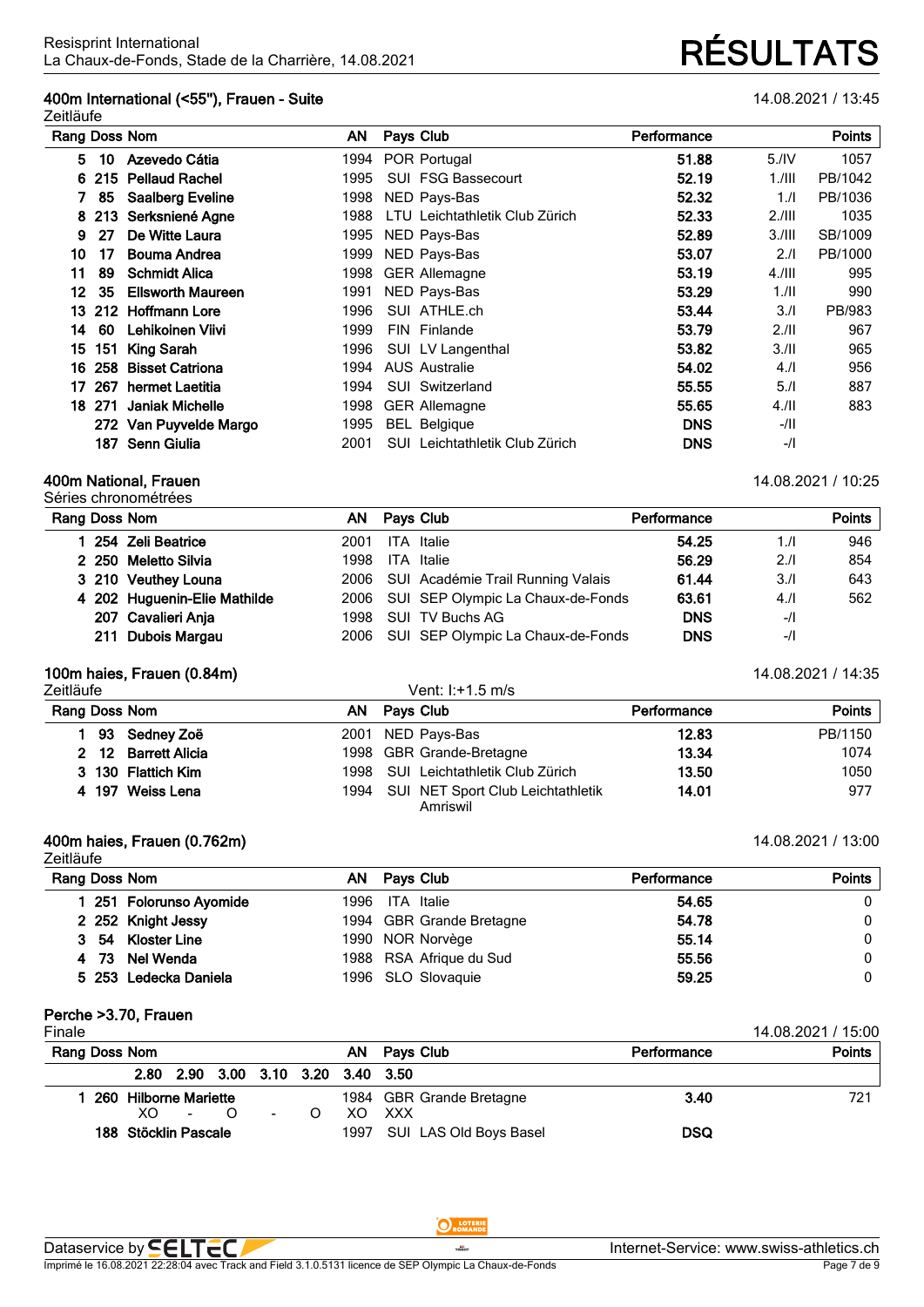## **Longueur International, Frauen**

| Pré+Finale     |                         |                           |                              |                               |        |                         |              | 14.08.2021 / 13:30 |
|----------------|-------------------------|---------------------------|------------------------------|-------------------------------|--------|-------------------------|--------------|--------------------|
|                | Rang Doss Nom           |                           |                              | AN Pays Club                  |        | <b>Performance Vent</b> |              |                    |
|                | - E1 -                  | - E2 -                    | - E3 -                       | - E4 -                        | - E5 - | - E6 -                  |              |                    |
|                | 64 Luzolo Marye         |                           |                              | 1995 GER Allemagne            |        |                         | $6.47 + 1.8$ |                    |
|                |                         |                           | 6.30<br>$+1.5$               |                               |        | $\frac{6.47}{+1.8}$     |              |                    |
| $\mathbf{2}^-$ | 178 Piffaretti Emma     |                           |                              | 2002 SUI US Ascona atletica   |        |                         | $6.38 + 2.0$ | <b>SB</b>          |
|                | 6.01                    | 6.10                      | 6.31                         | 6.27                          | 6.24   | 6.38                    |              |                    |
|                | $+2.1$                  | $+1.4$                    | $+2.2$                       | $+1.2$                        | $+2.4$ | $+2.0$                  |              |                    |
|                | 3 242 Agnou Caroline    |                           |                              | 1996 SUI SATUS Biel-Stadt     |        |                         | $6.04 + 0.8$ | SB.                |
|                | 5.96<br>$+1.9$          | 6.04<br>$+0.8$            | 5.83<br>$+1.6$               |                               |        | 5.70<br>$+0.6$          |              |                    |
|                | 4 112 Zagainova Diana   |                           |                              | 1997 LTU Lituanie             |        |                         | $5.97 + 0.5$ |                    |
|                | 5.89                    | 5.97                      | 5.91                         | 5.92                          | 5.93   |                         |              |                    |
|                | $+0.2$                  | $+0.5$                    | $+1.6$                       | $+1.8$                        | $+2.1$ |                         |              |                    |
|                | 5 134 Garlinski Michèle |                           |                              | 1993 SUI FSG Bernex-Confignon |        |                         | $5.69 + 0.6$ |                    |
|                |                         |                           | $\qquad \qquad \blacksquare$ | 5.69<br>$+0.6$                |        |                         |              |                    |
|                | 38                      | <b>Fotopoulou Filippa</b> |                              | 1996 CYP Chypre               |        |                         | sEv          |                    |
|                | Ordre de départ         |                           | 3<br>2.                      | 5.<br>4                       | 6      |                         |              |                    |
| Finale         |                         | 134                       | 242<br>112                   | 38<br>178                     | 64     |                         |              |                    |

## **Triple saut International, Frauen**

| Vor/Endkampf          |         |                 |             |                         |               |               | 14.08.2021 / 11:00 |
|-----------------------|---------|-----------------|-------------|-------------------------|---------------|---------------|--------------------|
| Rang Doss Nom         |         | AN<br>Pays Club |             | <b>Performance Vent</b> | <b>Points</b> |               |                    |
| $-E1 -$               | $-E2 -$ | $-E3 -$         | - E4 -      | - E5 -                  | - E6 -        |               |                    |
| 1 112 Zagainova Diana |         |                 | 1997        | LTU Lituanie            |               | $13.09 - 1.9$ | 0                  |
| x                     | 12.89   | x               | x           | 12.97                   | 13.09         |               |                    |
| $-1.7$                | $-2.0$  | $-0.8$          | $-1.9$      | $-1.2$                  | $-1.9$        |               |                    |
| 2 181 Raffi Serena    |         |                 | 1993<br>SUI | TV Wohlen AG            |               | $12.07 - 2.1$ | 0                  |
| x                     | 11.45   | x               | 12.07       | 11.78                   | 11.92         |               |                    |
| $-2.2$                | $-0.9$  | $-1.6$          | $-2.1$      | $-1.0$                  | $-0.8$        |               |                    |
| Ordre de départ       |         | 2               |             |                         |               |               |                    |
| Finale                | 181     | 112             |             |                         |               |               |                    |

## **Marteau, Frauen (4kg) (d'évènement commun)**

| Pré+Finale                |        |        |     |                   |           |        |             | 14.08.2021 / 10:30 |
|---------------------------|--------|--------|-----|-------------------|-----------|--------|-------------|--------------------|
| <b>Rang Doss Nom</b>      |        |        |     | AN.               | Pays Club |        | Performance | <b>Points</b>      |
| - E1 -                    | - E2 - | $-E3-$ |     | - E4 -            | - E5 -    | - E6 - |             |                    |
| 1 (2) 131 Fleury Auréline |        |        |     | 2004 SUI FSG Alle |           | 38.26  | 673         |                    |
| 38.26                     | х      |        |     |                   |           |        |             |                    |
| Ordre de départ           |        |        |     |                   |           |        |             |                    |
| Finale                    | 176    | 172    | 131 | 147               |           |        |             |                    |

# **Marteau, U20 Männer (6kg) (d'évènement commun)**

| Pré+Finale                            |          |         |     |                 |             |                                        |       | 14.08.2021 / 10:30 |
|---------------------------------------|----------|---------|-----|-----------------|-------------|----------------------------------------|-------|--------------------|
| Rang Doss Nom                         |          |         |     | ΑN<br>Pays Club | Performance | <b>Points</b>                          |       |                    |
| - E1 -                                | $- F2 -$ | $-E3 -$ |     | - F4 -          | - E5 -      | $-E6 -$                                |       |                    |
| 1 (1) 147 Hostettler Raphaël<br>65.00 |          |         |     |                 | $\lambda$   | 2003 SUI SEP Olympic La Chaux-de-Fonds | 65.00 | PB/926             |
| Ordre de départ                       |          |         |     | 4               |             |                                        |       |                    |
| Finale                                | 176.     |         | 131 | 147             |             |                                        |       |                    |